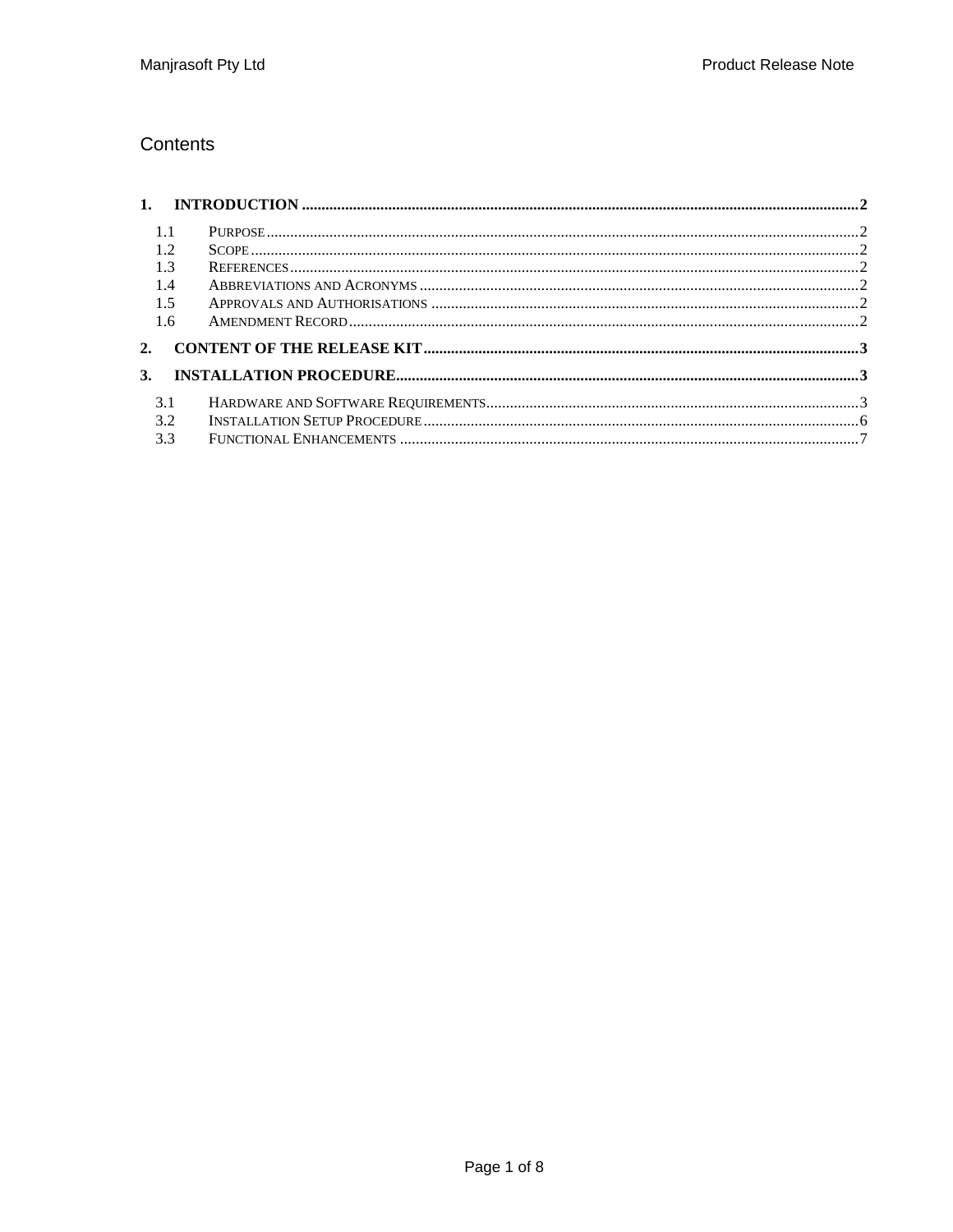## **1. INTRODUCTION**

### **1.1 Purpose**

Purposes of this document are:

- To identify the components/deliverables that will be issued for Manjrasoft's Aneka 5.0 major release.
- To identify the Hardware and Software requirements for the installation.
- To describe the Installation Setup procedure.

### **1.2 Scope**

Applicable to Manjrasoft Aneka Release 5.0:

• Customer:

#### **1.3 References**

Manjrasoft Aneka Release 5.0 Documentation.

#### **1.4 Abbreviations and Acronyms**

(none)

## **1.5 Approvals and Authorisations**

|               | Designation | <b>Name</b>    | Date |
|---------------|-------------|----------------|------|
| Author        | CEO         | Rajkumar Buyya |      |
| Approved by   |             |                |      |
| Authorized by |             |                |      |

#### **1.6 Amendment Record**

| <b>No</b> | Release<br>Date | <i><b>Issue</b></i><br>Date | Document   Section(s)   Release | No. | Document<br><b>Issue No.</b> | Description |
|-----------|-----------------|-----------------------------|---------------------------------|-----|------------------------------|-------------|
|           |                 |                             |                                 |     |                              |             |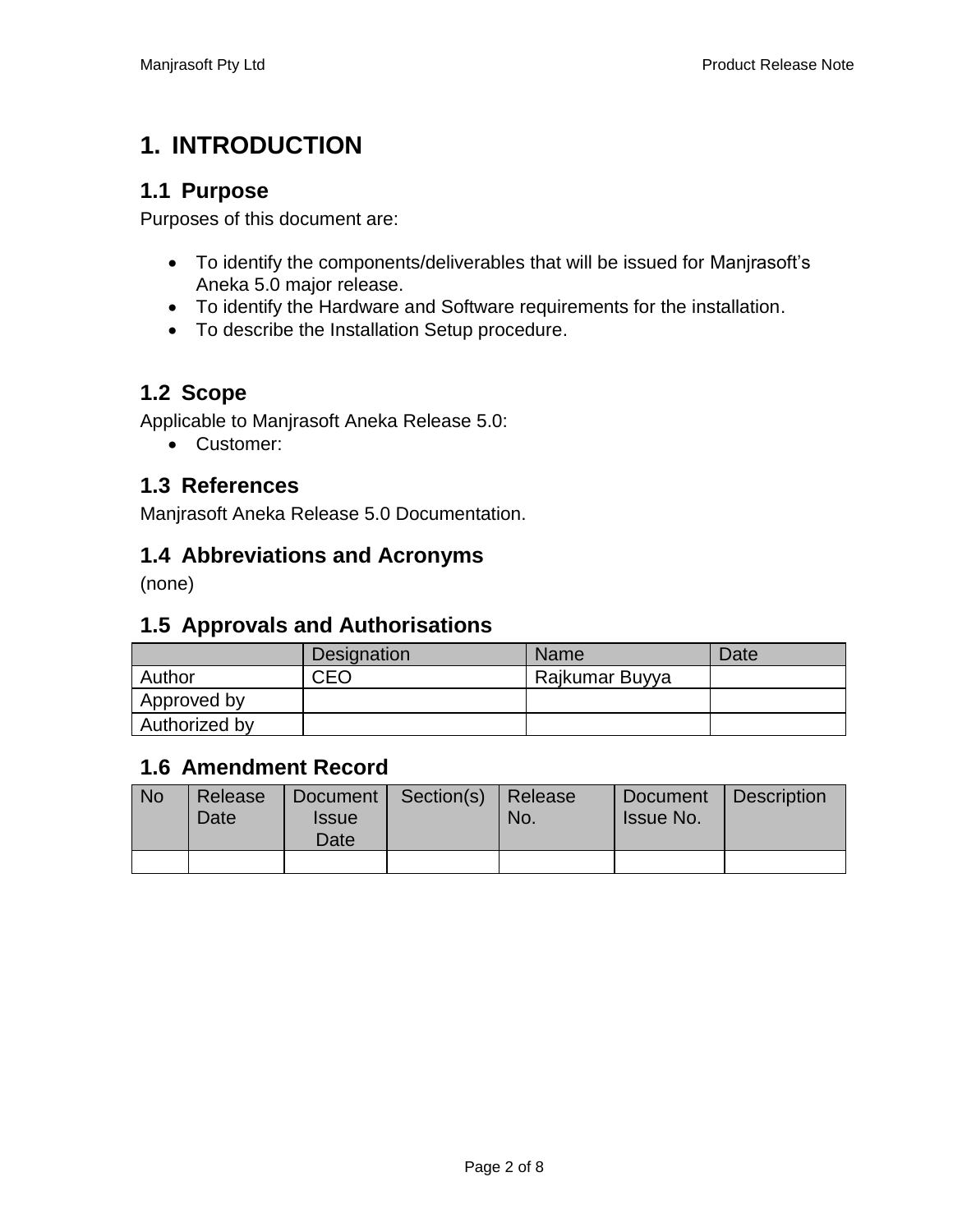## **2. CONTENT OF THE RELEASE KIT**

| S.<br>No.      | Software item /<br>Documents                                                              | Issue/<br>Version<br><b>Number</b> | <b>Number</b><br>of copies | Media                | <b>File Size</b> | Date<br>and<br>Time |  |  |
|----------------|-------------------------------------------------------------------------------------------|------------------------------------|----------------------------|----------------------|------------------|---------------------|--|--|
| $\mathbf 1$    | Aneka Installer                                                                           | 5.0                                | 1                          | Software<br>Download | 75 MB            |                     |  |  |
| $\overline{2}$ | Aneka<br>Example<br>Applications                                                          |                                    |                            |                      |                  |                     |  |  |
| 3              | Aneka Design<br>Explorer                                                                  |                                    |                            |                      |                  |                     |  |  |
| $\overline{4}$ | <b>Tutorial Series</b><br>for<br>Programming<br>Model (Task,<br>Thread and<br>Map Reduce) | Included in Aneka 5.0 MSI          |                            |                      |                  |                     |  |  |
| 5              | Aneka<br>Documentation                                                                    |                                    |                            |                      |                  |                     |  |  |

# **3. INSTALLATION PROCEDURE**

Aneka 5.0 is distributed into a Windows Microsoft Installer package (Aneka.5.0.msi). Once you get the copy of the package simply click on it and start the installation. You have to be Windows Power User to properly configure and install the Aneka Container. For detailed instructions, please refer to the Aneka Installation Guide.

## **3.1 Hardware and Software Requirements**

This section provides information to help you understand the bare minimum infrastructure need to run Aneka cloud application platform.

| S.<br>No. | <b>Particulars</b>          | <b>Requirements</b><br>For | Recommended<br>Requirements                                 | <b>Remarks</b> |  |  |
|-----------|-----------------------------|----------------------------|-------------------------------------------------------------|----------------|--|--|
|           | <b>Hardware Requirement</b> |                            |                                                             |                |  |  |
| 1.        | <b>CPU Requirement</b>      | Aneka Master               | 1-gigahertz<br>(GHz) or faster<br>processor<br>recommended. |                |  |  |
| 2.        | Memory                      | Aneka Master               | 1 gigabyte<br>(GB) or more<br>recommended                   |                |  |  |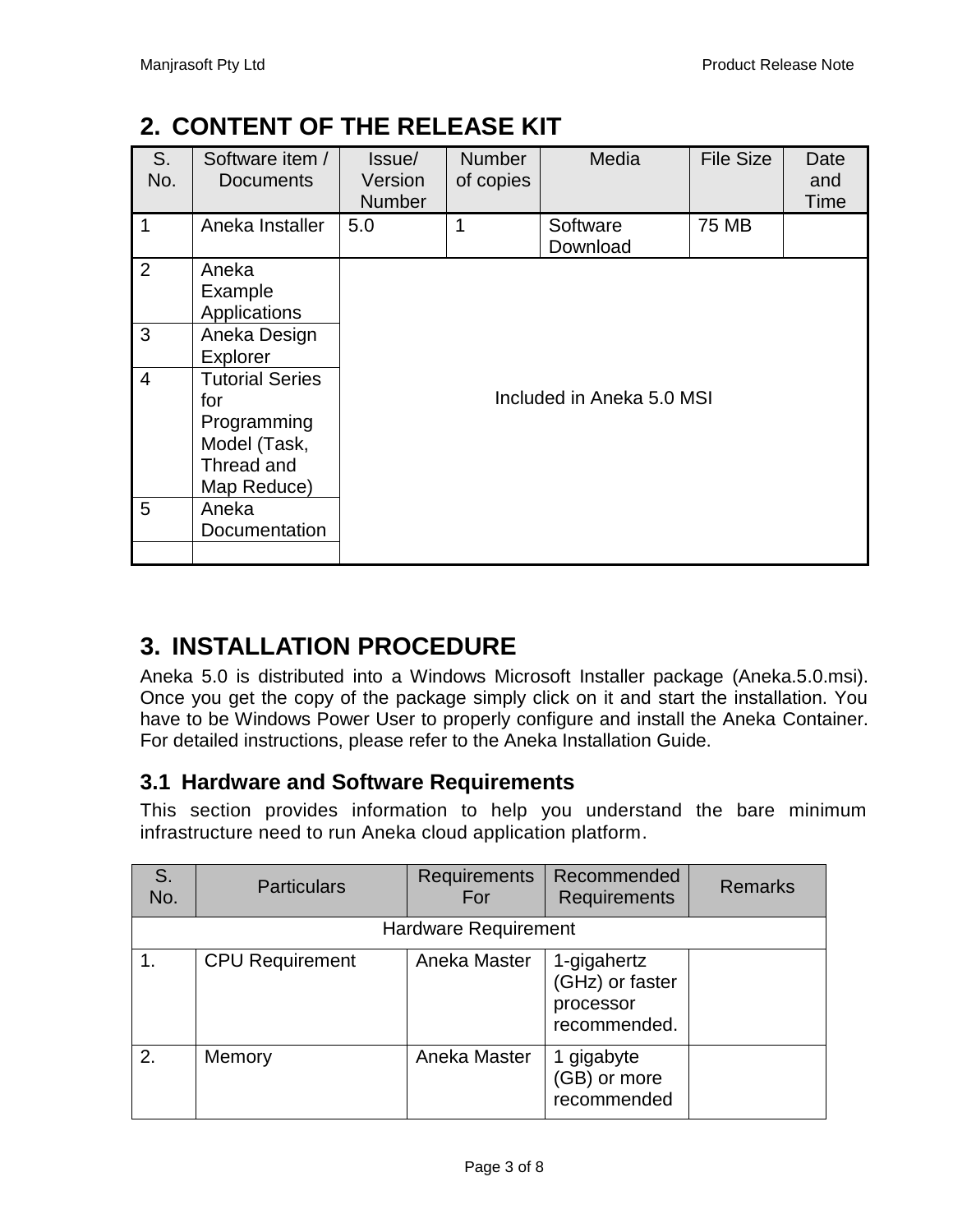| 3. | Minimum Disc Space   Aneka Master<br>for setup | 1 GB                                                                   |  |
|----|------------------------------------------------|------------------------------------------------------------------------|--|
|    | Network Interface Card   Aneka Master          | For optimal<br>performance, a<br>minimum 1GB<br>NIC is<br>recommended. |  |

| S.<br>No. | <b>Particulars</b>                 | Requirements<br>For | Recommended<br><b>Requirements</b>                                                                                                                             | <b>Remarks</b> |  |  |  |
|-----------|------------------------------------|---------------------|----------------------------------------------------------------------------------------------------------------------------------------------------------------|----------------|--|--|--|
|           | <b>Hardware Requirement</b>        |                     |                                                                                                                                                                |                |  |  |  |
| 5.        | <b>CPU Requirement</b>             | Aneka Worker        | Computing<br>Resource with<br>300 megahertz<br>or higher<br>processor<br>clock speed                                                                           |                |  |  |  |
| 6.        | Memory                             | Aneka Worker        | The Aneka<br>Worker setup<br>requires 15<br>megabytes<br>(MB) or more<br>recommended<br>based on the<br>application<br>deployed.                               |                |  |  |  |
| 7.        | Minimum<br>Disc Space<br>for setup | Aneka Worker        | The Aneka<br>Worker setup<br>only requires<br>10 megabytes<br>(MB) 100<br>Megabytes<br>(MB) or more<br>recommended<br>based on the<br>application<br>deployed. |                |  |  |  |
| 8.        | <b>Network Interface Card</b>      | Aneka Worker        | For optimal<br>performance, a<br>minimum 1GB<br>NIC is<br>recommended.                                                                                         |                |  |  |  |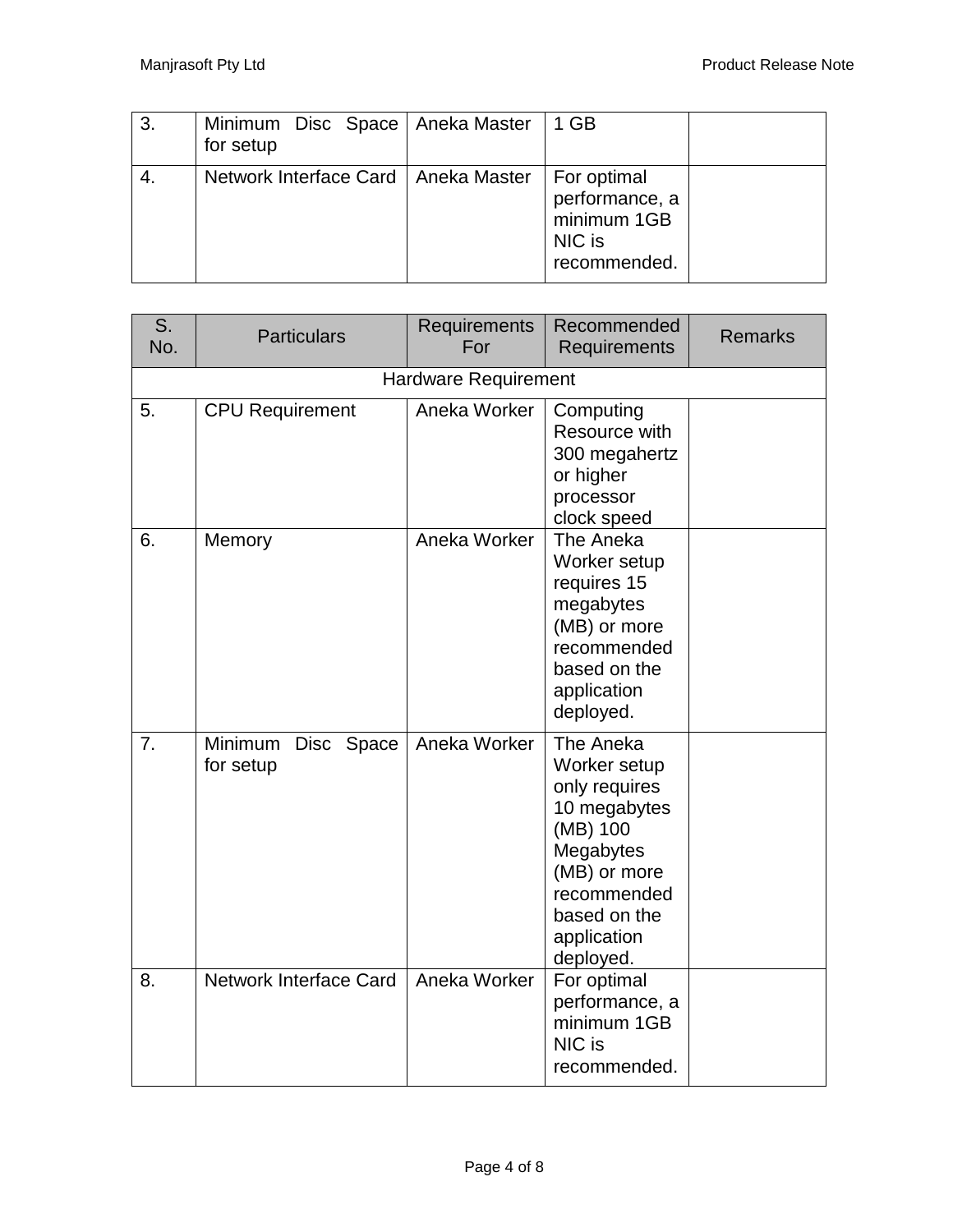| S.<br>No. | <b>Particulars</b>       | <b>Requirements</b><br>For  | Recommended<br>Requirements                                                                                                                                                              | <b>Remarks</b> |
|-----------|--------------------------|-----------------------------|------------------------------------------------------------------------------------------------------------------------------------------------------------------------------------------|----------------|
|           |                          | <b>Software Requirement</b> |                                                                                                                                                                                          |                |
| 1.        | <b>Operating System</b>  | Aneka Master                | Microsoft<br><b>Windows</b><br>Operating<br>System<br>(including<br>Windows 7,<br>Windows 8,<br>Windows 8.1,<br>windows 10,<br>Windows<br>Server 2008,<br>Windows<br><b>Server 2012)</b> |                |
| 2.        | Database                 | Aneka Master                | Microsoft SOL<br>Server/SQL<br>Server<br>Express 2005<br>version 9 or<br>higher/ MySQL<br>5.1.30 or<br>higher<br>(optional, if<br>database<br>support is<br>required)                    |                |
| 3.        | Development<br>Framework | Aneka Master                | Microsoft .NET<br>framework 4.5<br>or higher                                                                                                                                             |                |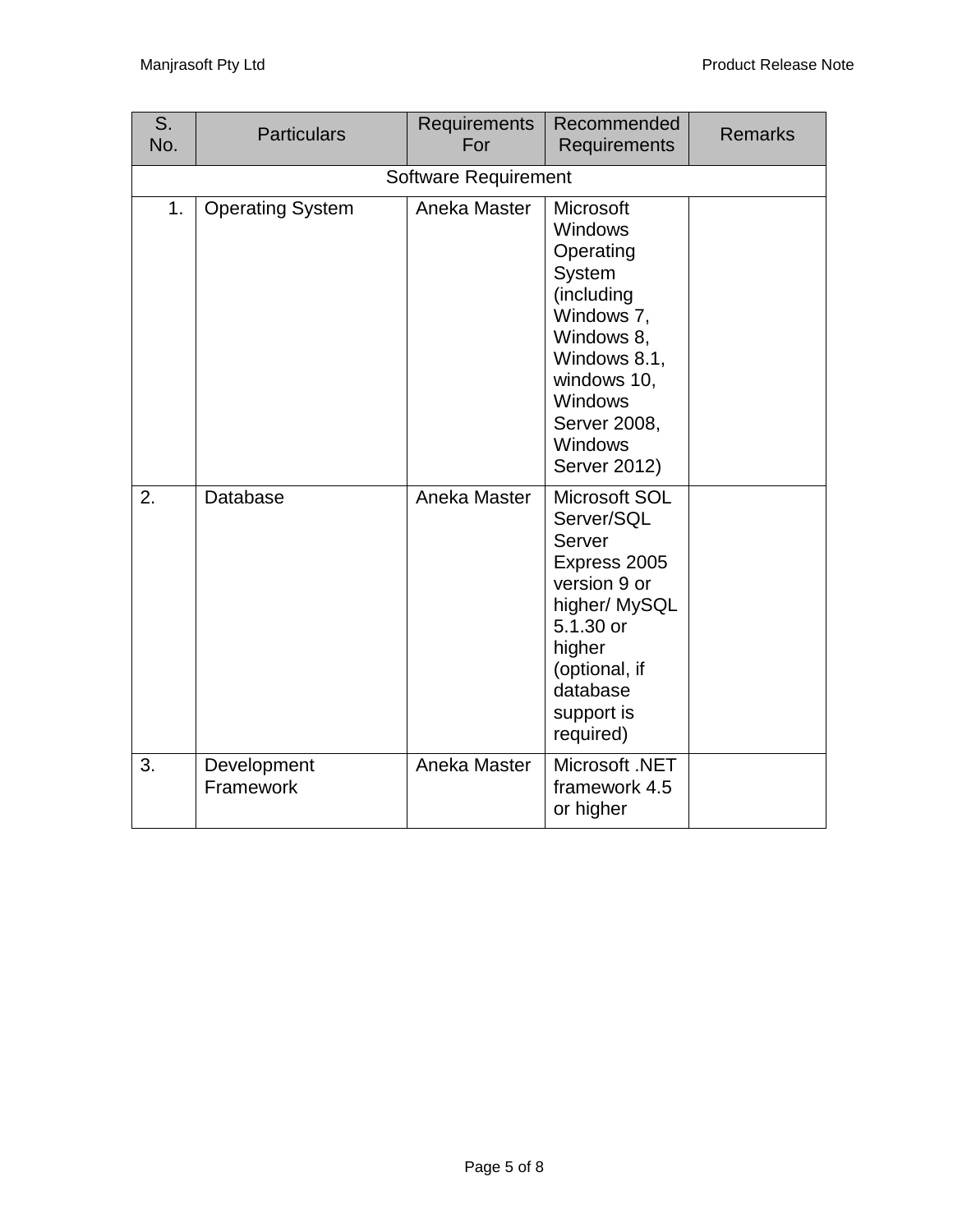| S.<br>No. | <b>Particulars</b>       | <b>Requirements</b><br>For  | Recommended<br><b>Requirements</b>                                                                                                                                                                     | <b>Remarks</b> |
|-----------|--------------------------|-----------------------------|--------------------------------------------------------------------------------------------------------------------------------------------------------------------------------------------------------|----------------|
|           |                          | <b>Software Requirement</b> |                                                                                                                                                                                                        |                |
| 4.        | <b>Operating System</b>  | Aneka Worker                | <b>Microsoft</b><br><b>Windows</b><br>Operating<br>System<br>(including<br>Windows 7,<br>Windows 8,<br>Windows 8.1,<br>windows 10,<br><b>Windows</b><br>Server 2008,<br><b>Windows</b><br>Server 2012) |                |
| 5.        | Development<br>Framework | Aneka Worker                | Microsoft .NET<br>framework 4.5<br>or higher                                                                                                                                                           |                |

## **3.2 Installation Setup Procedure**

The following steps to be followed for setting up/installing Manjrasoft Aneka Release 5.0 with the above mentioned hardware and software:

- Copy the step-up kit from Internet Download / CD on to the HDD.
- Click on the MSI package to start the installation.
- And follow the "Aneka Installation Guide" for configuring Aneka nodes.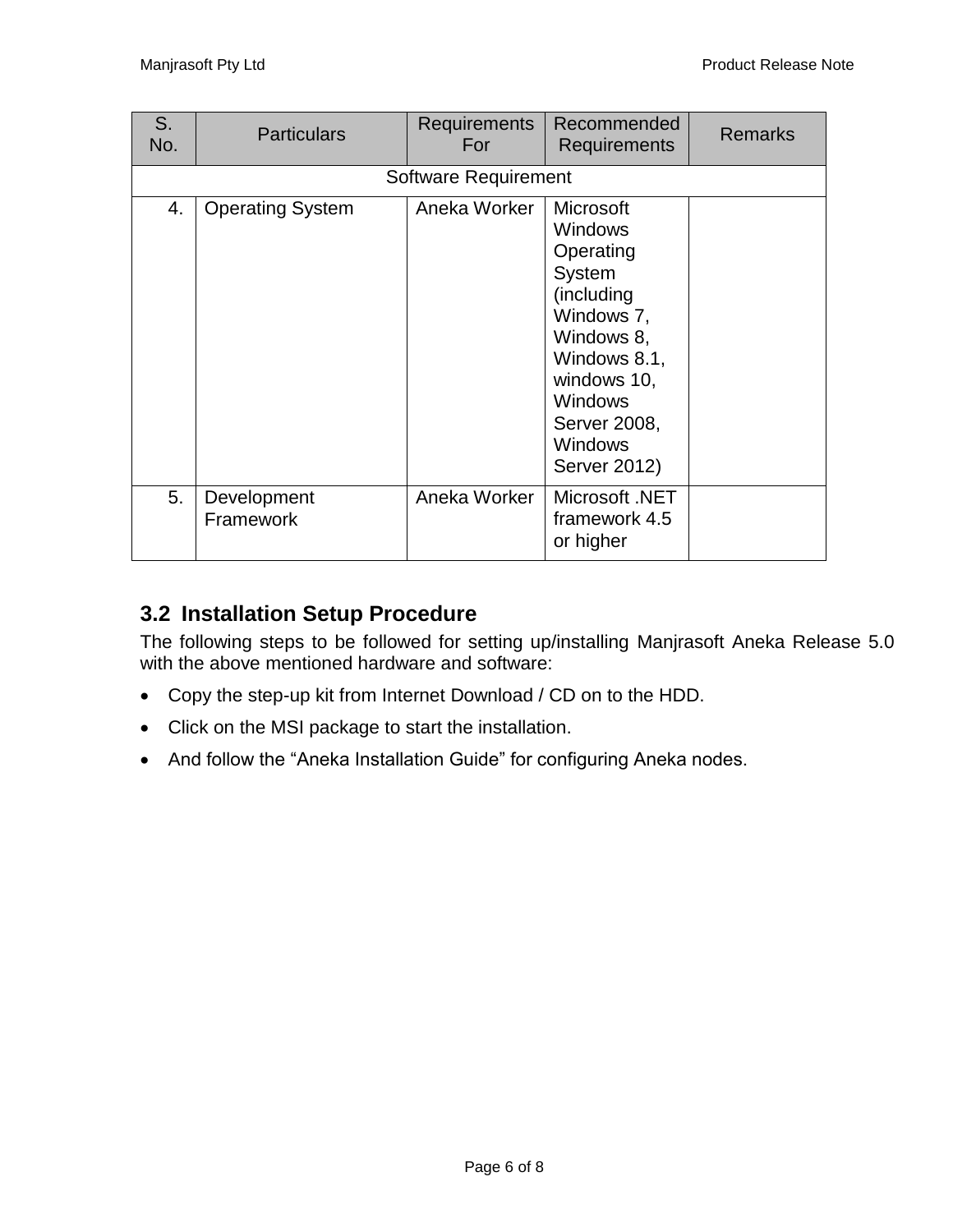#### **3.3 Functional Enhancements**

The following are the new functional enhancements to this release:

#### **3.3.1 .NET Framework**

Aneka 5.0 has been updated to latest .net 4.5 version to make complete benefit of new API's.

#### **3.3.2 Application Catalogue Service**

Implemented Platform independent management protocol.

Central software repository for software installation and update.

Implemented Node gateway to control the node services.

#### **3.3.3 Reservation Integration**

Integrated Reservation services into Aneka codebase.

Integrated the existing Allocation services into Aneka codebase.

#### **3.3.4 Enterprise QoS**

Added Deadline based Scheduling Algorithm.

Added Data Aware Scheduling Algorithm.

Added User Modules into Design Explorer enabling selection of QoS.

#### **3.3.5 Cloud Deployment**

Full support for Amazon EC2 (static deployment and dynamic deployment).

Full support for Openstack (static deployment and dynamic deployment).

Full support for Xen Virtualization.

Static deployment via Xen VM: Dynamic deployment via Xen API.

Full support for GoGrid (static deployment and dynamic deployment).

Full support of Azure classic portal.

Full support of Azure Resource Manager portal.